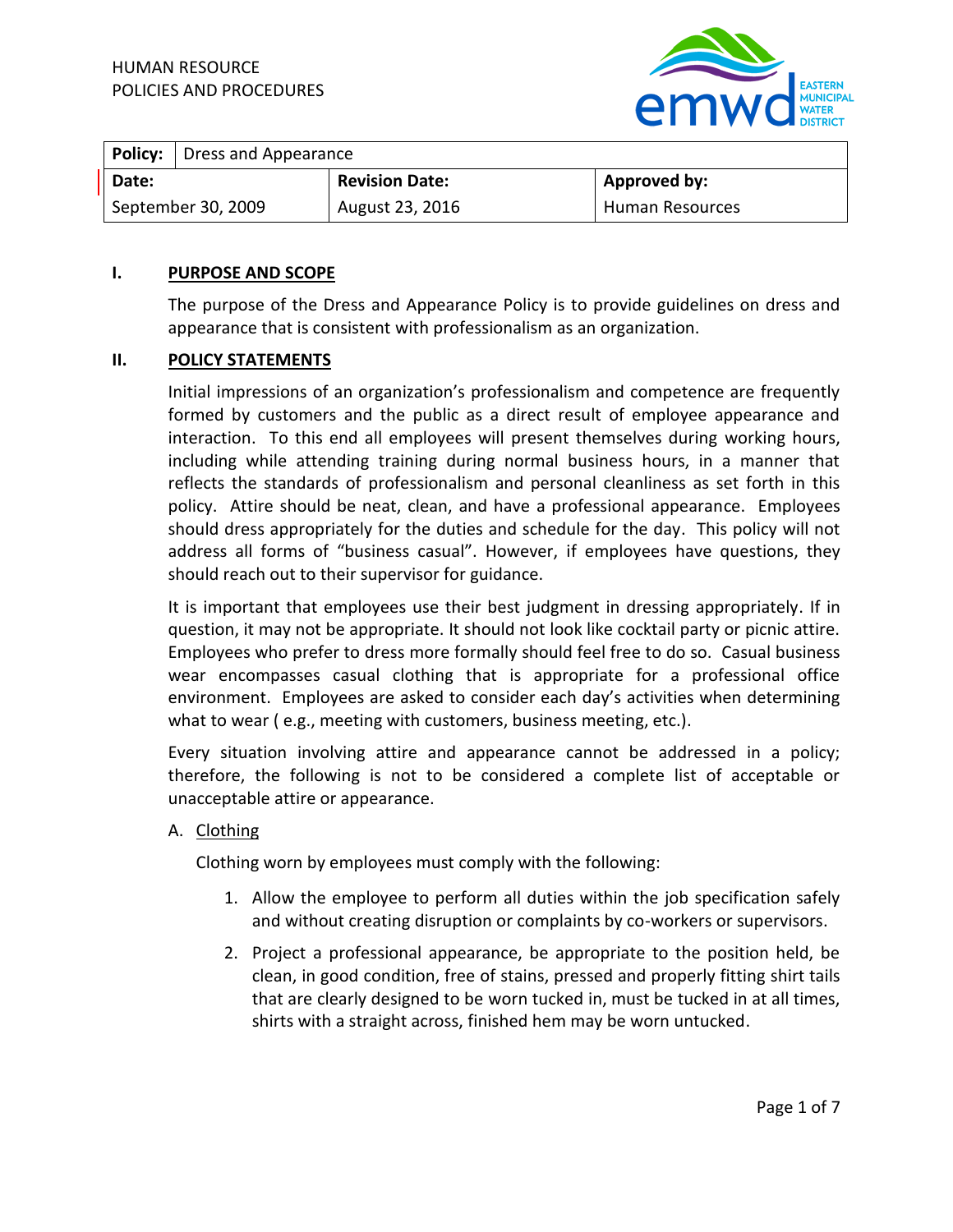Business casual calls for employees **to exercise good judgment.** The following descriptions are not intended to be all-inclusive but rather to set general parameters for proper work attire. Clothing that has the District's current logo is encouraged.

### Examples of Acceptable Clothing

Within the requirements established above, the following is considered acceptable clothing:

- Slacks/pants Wool and cotton slacks, or solid colored dark jeans with no tears or holes, capri pants typically mid-calf length, are acceptable provided they are clean and wrinkle free (examples provided at the end of this policy).
- Shirts Casual shirts with collars, polo shirts, sweaters, EMWD District approved logo attire, Union logo attire, and turtlenecks are acceptable. Shirts made cotton and blends are appropriate.
- Dresses/skirts Casual dresses and skirts with modest hemlines are acceptable, but should be at a length at which you can sit comfortably in public (generally, this is no shorter than 4 inches above the knee). Dresses that are sleeveless but do not leave the shoulders bare are acceptable. Miniskirts and spaghetti strap dresses are considered inappropriate.

### Examples of Unacceptable Clothing

The following types of attire are considered unacceptable at all times including Casual Fridays unless an exception is noted:

- Mini-skirts
- Clothing which is discolored, worn-out-ripped, frayed, or stained
- Bleached or faded jeans, or pants which are excessively worn or faded
- Crop tops, tank tops, tops which show midriffs, halter tops, muscle shirts, and spaghetti straps not covered by jacket/sweater
- Casual T-shirts, gym or workout attire, shorts, sweatpants, sweatshirts or running/jogging suits
- Leggings/spandex pants
- Clothing that reveals too much cleavage, back, chest, or under garments.
- Overalls/coveralls
- Cargo pants
- Camouflage shirts and pants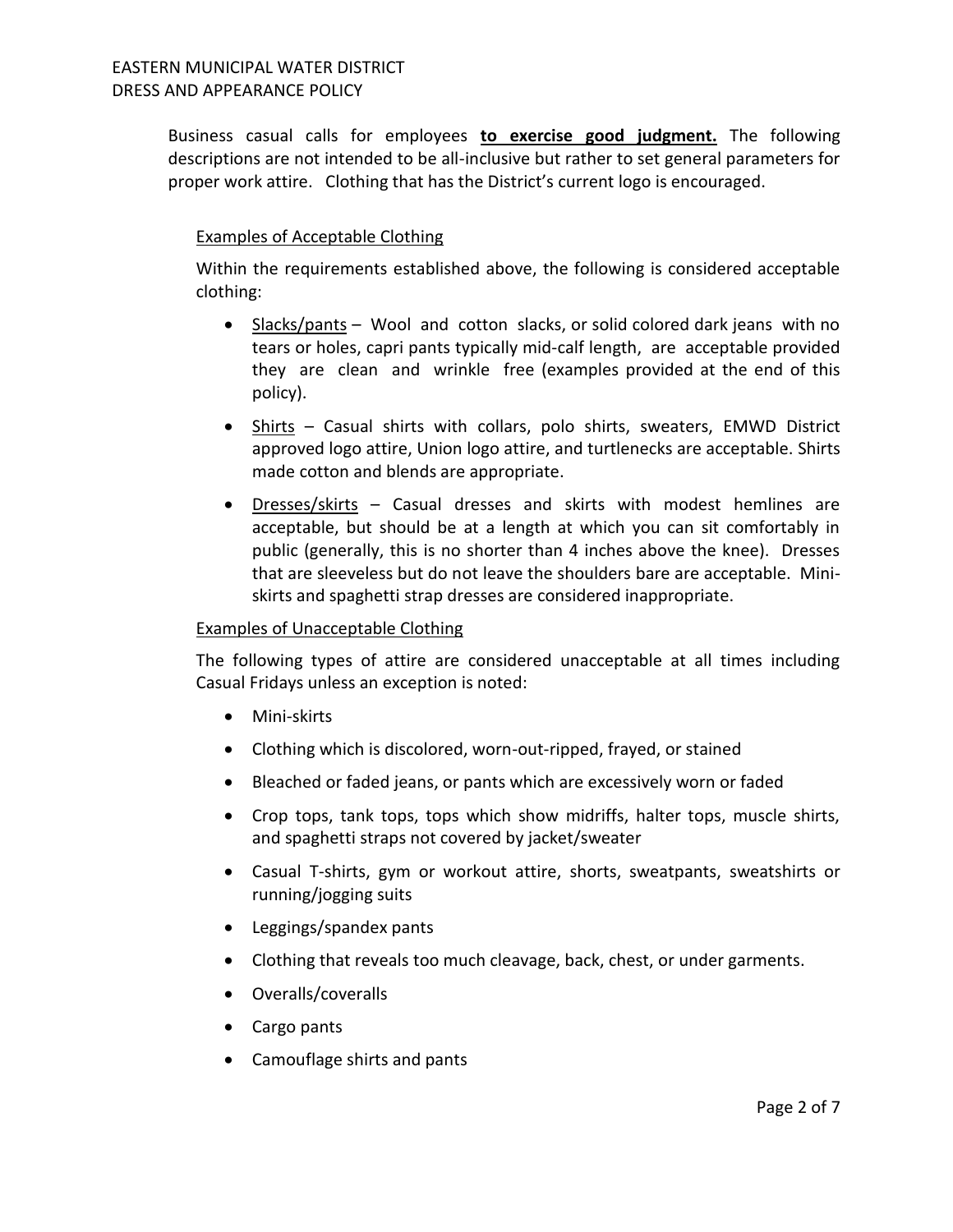- Any clothing that has words, terms, or pictures that may be offensive to others
- Sports team, university, and fashion brand names on clothing are generally unacceptable if the logo is large and dominates the article of clothing

### B. Footwear and Accessories

Footwear is expected to be appropriate for professional attire. Shoes must be clean and in good condition.

- 1. Items such as loafers, boots, flats, leather or canvas casual shoes. solid neutral color tennis shoes with moderate color are acceptable. Running shoes, basketball shoes, thong sandals without a back strap, and slippers are considered unacceptable.
- 2. Beach type or casual flip flops, Birkenstock-type sandals and Croc-type plastic shoes are unacceptable.
- 3. Bandanas and do-rags, not covered by another type of acceptable hat, or any type of gang related apparel are prohibited.
- 4. Hats of any kind are not permitted indoors unless they are part of a District uniform or have the District's current logo.
- 5. Reasonable accommodation to meet individual employee health related needs will be reviewed on a case by case basis.

### C. Tattoos and Jewelry

- 1. Tattoos of a vulgar, controversial, hostile or violent nature must not be visible.
- 2. All jewelry worn by employees must be appropriate and not detract from a professional appearance. Visible piercings other than in the ear are prohibited. Exceptions may be authorized for extremely small, single nose studs.
- D. Hair and Personal Hygiene
	- 1. Hair styles must be professional and appropriate. Hair must be safely restrained when working conditions require,e.g., wearing hard hats, working around machinery with moving parts, etc. Hair coloring must be within the range of natural hair colors, modest color varying from natural are acceptable as long as they are not distracting and do not reflect as nonprofessional.
	- 2. Beard, sideburns, and mustaches must be clean and neatly groomed.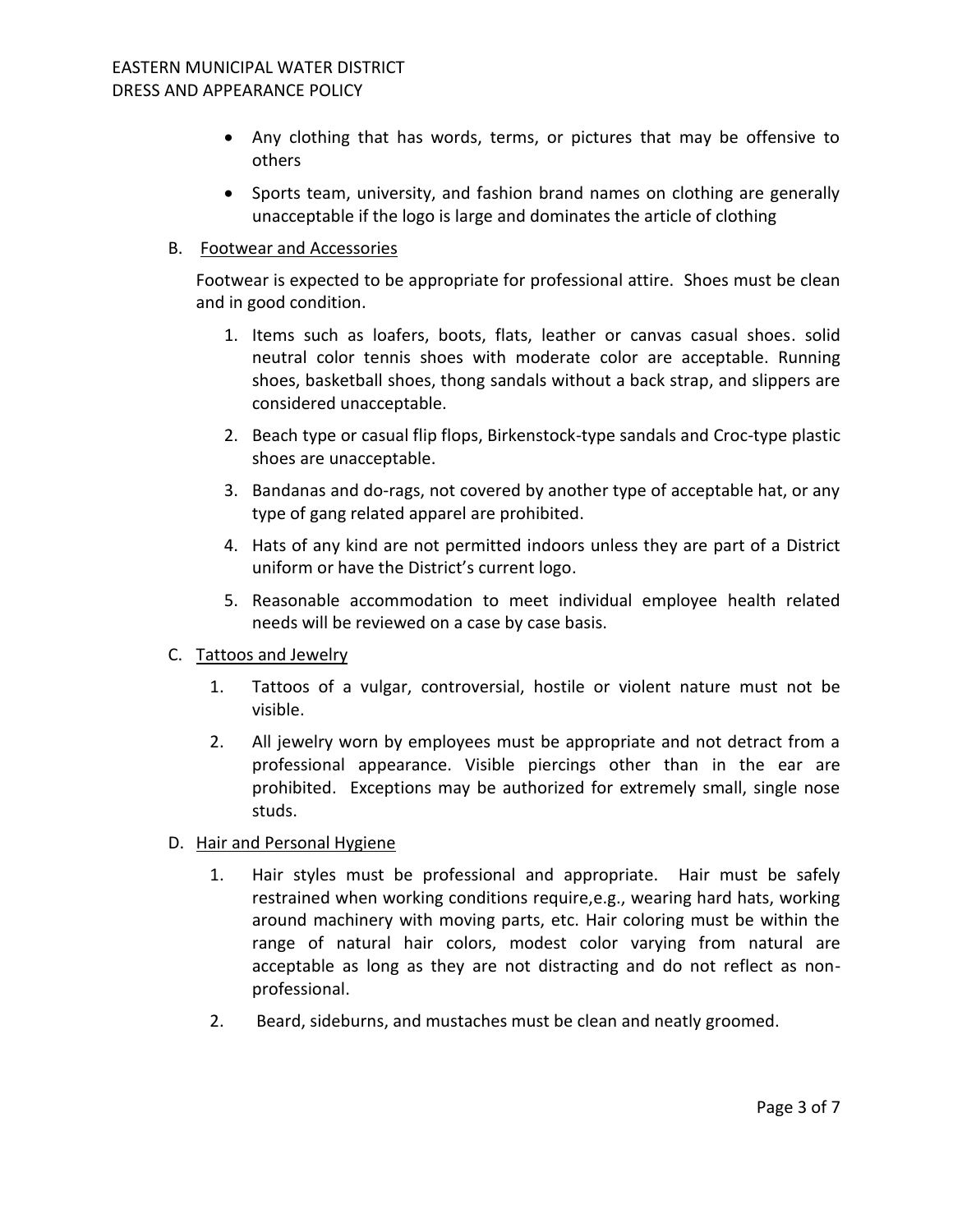- 3. Personal hygiene is essential. All employees must maintain a clean, presentable appearance. Personal hygiene includes a regular bath or shower, use of deodorant and proper oral hygiene.
- 4. Strong odors caused by colognes or perfumes, scented hair sprays, and aftershave lotion can be offensive and/or cause allergic reactions for some and therefore must be used in moderation.
- E. Exceptions

Department Heads can make exceptions to this policy on a temporary basis due to the nature of the work, special events and/or departmental moves or clean up.

This policy applies to all employees, regardless of classification or status. The District may approve exceptions to this policy on a case by case basis where it conflicts with an employee's religious beliefs or medical condition as required by applicable law.

F. Responsibilities

Each new employee will receive a copy of this policy during orientation and will be expected to be in compliance from their hire date.

Supervisors, managers, department directors are responsible for explaining and enforcing this Dress and Appearance Policy, and will counsel anyone whose attire and/or personal appearance is not consistent with this policy. Violators may be requested to return home, on their own time, to change into appropriate attire, not subject to an unexcused absence. Repeat violations will be addressed pursuant to the District's Disciplinary Policy contained in the MOU, as amended.

### **AUTHORIZED SIGNATURES ON FILE**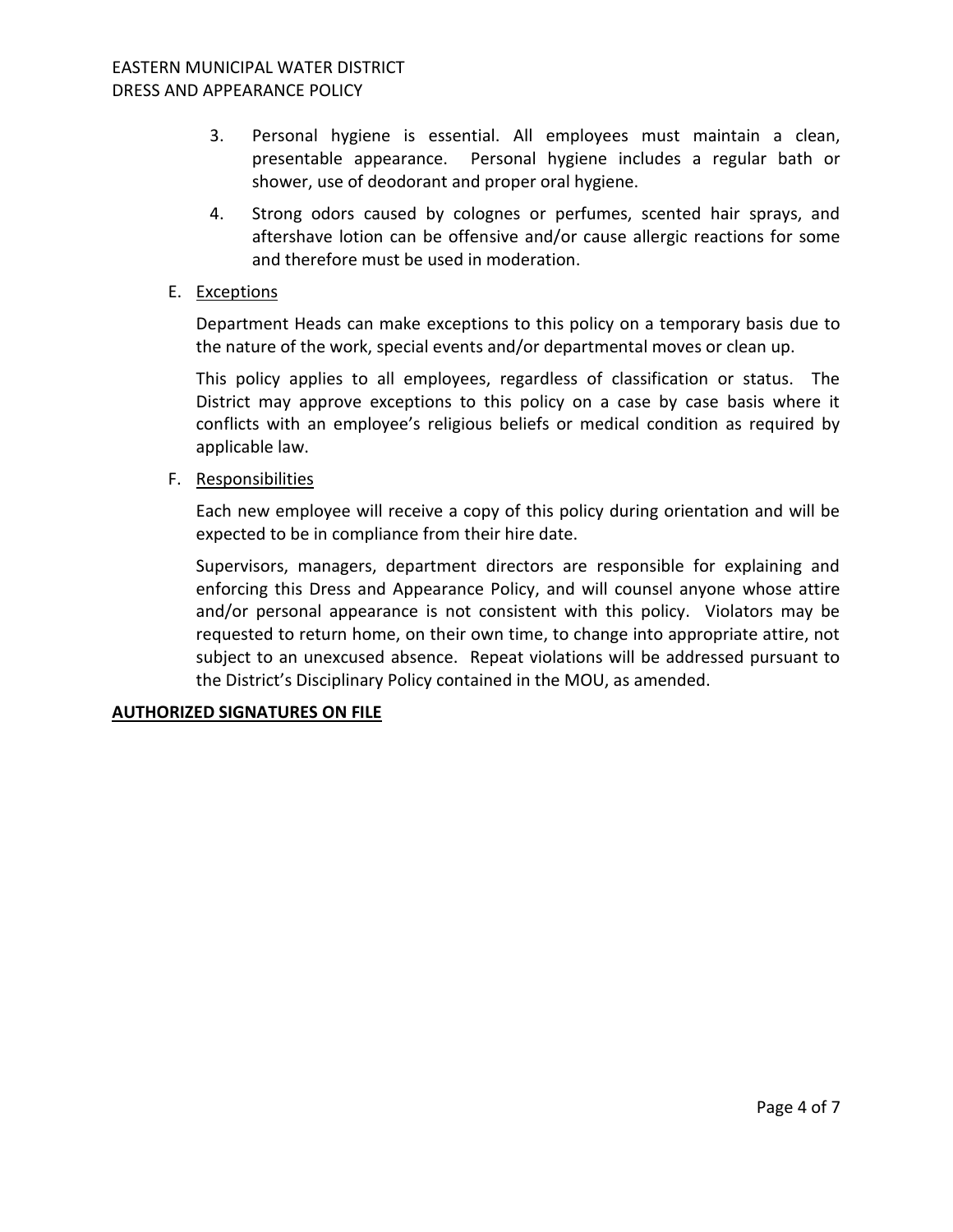### EASTERN MUNICIPAL WATER DISTRICT DRESS AND APPEARANCE POLICY

# Examples of Acceptable Business Casual Attire





Page 5 of 7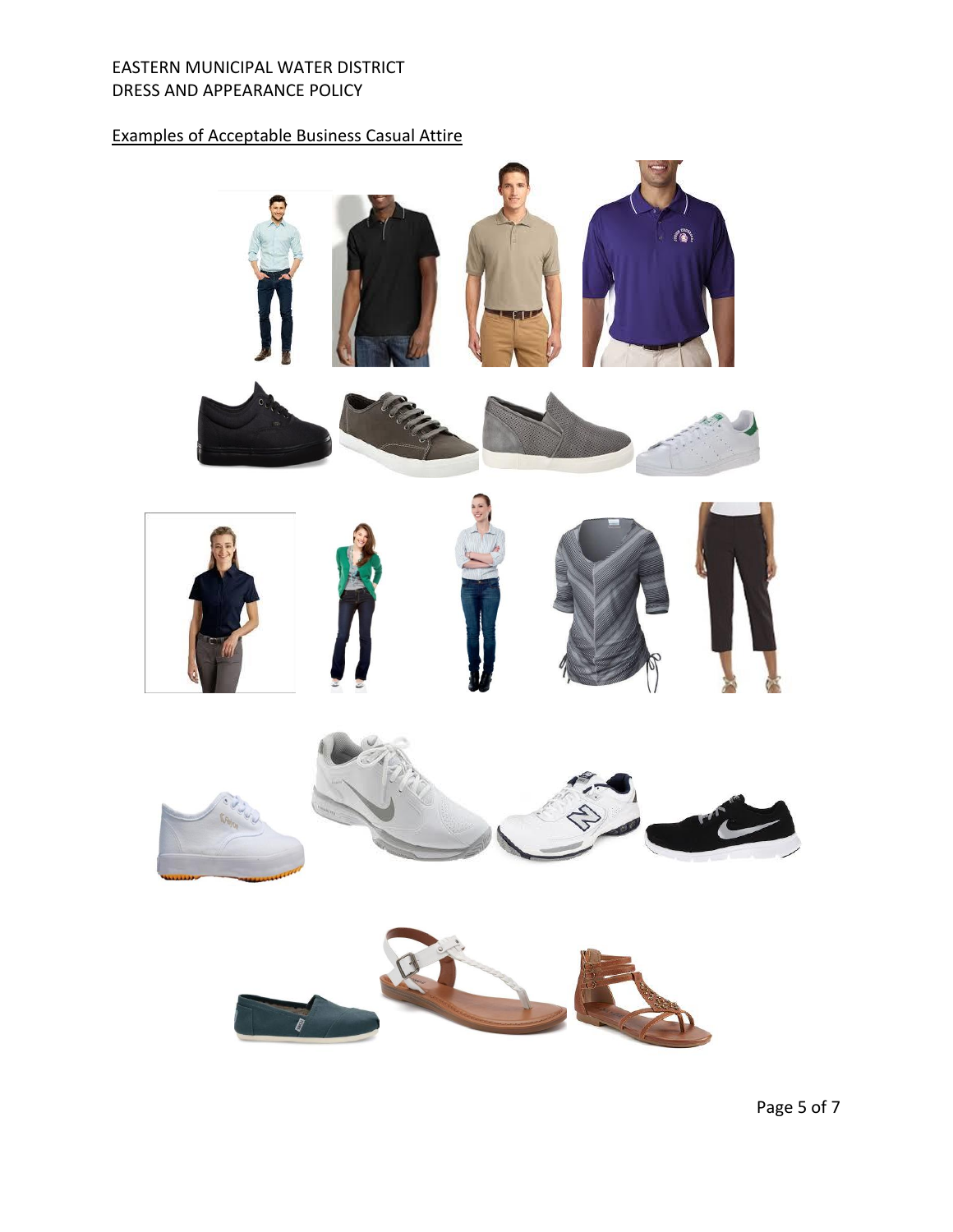### EASTERN MUNICIPAL WATER DISTRICT DRESS AND APPEARANCE POLICY

## Other Examples of Acceptable and Unacceptable Business Casual Attire:



Examples of Unacceptable Business Casual Attire